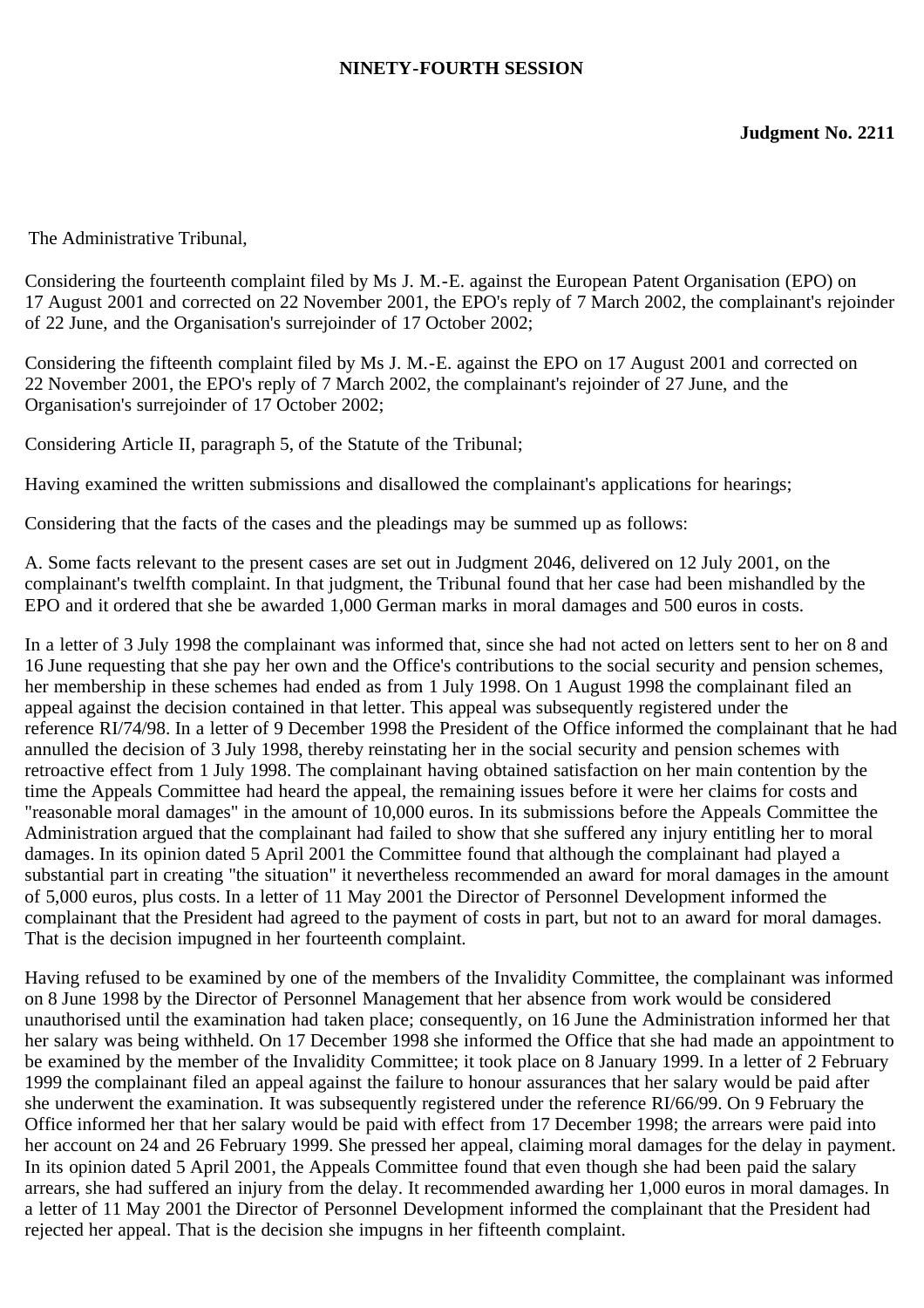B. In her fourteenth complaint the complainant asserts that her claim for damages arises from the moral injury caused by her exclusion from the Office's social security and pension schemes. She considers the claim justified given the unlawful nature of the decision taken on 3 July 1998.

In her fifteenth complaint she asserts that her claim for damages arises from the moral injury caused by the EPO's failure to honour certain assurances made to her regarding payment of her salary arrears. She considers her claim justified and points out that the Appeals Committee had confirmed that she suffered an appreciable injury from the delay in paying her the arrears.

In both complaints she contends that the President has never provided her with reasons for his decision not to award her moral damages or the remaining legal costs, despite her repeated requests. She notes that in the past the Tribunal has awarded moral damages even when the decision giving rise to the injury had already been quashed. She submits that according to the case law, the Administration has a duty to prevent conflicts from escalating but that the Office "deliberately created the conditions" which led to the decision of 3 July 1998.

In her fourteenth complaint she applies for hearings before the Tribunal to safeguard her legal rights and in her fifteenth she applies for witnesses to be heard.

She asks the Tribunal: to set aside the President's decisions of 11 May 2001 insofar as these conflict with the recommendations of the Appeals Committee in appeals RI/74/98 and RI/66/99; to order the payment of the remaining legal costs of 661.20 German marks, plus interest, for appeal RI/74/98; to order the payment of legal costs, plus interest, for appeal RI/66/99; to order the EPO to pay her reasonable moral damages of at least 5,000 euros for appeal RI/74/98 and at least 1,000 euros for appeal RI/66/99; to order the President of the Office, to the extent that the above claims are not allowed, to provide a separate statement of the reasons why he did not follow the Appeals Committee's recommendations in both appeals; and to award her costs for the complaints before the Tribunal.

C. The EPO replies that there is no foundation for a claim for moral damages in either the fourteenth or the fifteenth complaint. Before the Appeals Committee took up her appeals the Office had already revoked its decision to exclude her from the social security and pension schemes, thereby reinstating her into them, and it had already paid the salary arrears. The Organisation contends that she has not shown that there was any injury suffered beyond the material losses, for which she has already been compensated.

The determination of whether an award for moral damages is justified must be made in the light of the events leading up to it, and the EPO suggests that the complainant was not entirely blameless. As for her fifteenth complaint, the dispute had been settled "fully and finally" with the payment of the arrears. Additionally, a claim for moral damages arising out of the decisions in letters of 8 and 16 June 1998 has already been ruled on by the Tribunal in Judgment 2046.

Concerning her requests for the reasons the President did not accept the Appeals Committee's recommendations, the Office points out that she was provided with ample reasons in the Administration's position paper on her appeals as well as during the course of the hearings before the Committee. It contests her applications for hearings before the Tribunal.

In replies to both complaints the EPO makes a counterclaim for an award of costs, accusing the complainant of abusing the Office's translation facilities with her lengthy complaints before the Tribunal.

D. In her rejoinders the complainant expands her claims for costs to include translation and copying costs. She adds a claim, requesting that the EPO's counterclaim be rejected.

In her rejoinder to her fourteenth complaint she alleges that she was put under financial and psychological pressure to "obey" the will of the Office. The EPO failed to establish a dialogue with her, and instead resorted to threats of disciplinary action.

She maintains that her claims for moral damages are justified. Concerning her fourteenth complaint she asserts that the EPO knew at the time the decision of 3 July 1998 was taken that it was unlawful, but it was taken anyway. That decision was detrimental to her and caused her stress. She denies that her claim for moral damages in the fifteenth complaint arises out of the same impugned decision for which she had been awarded moral damages in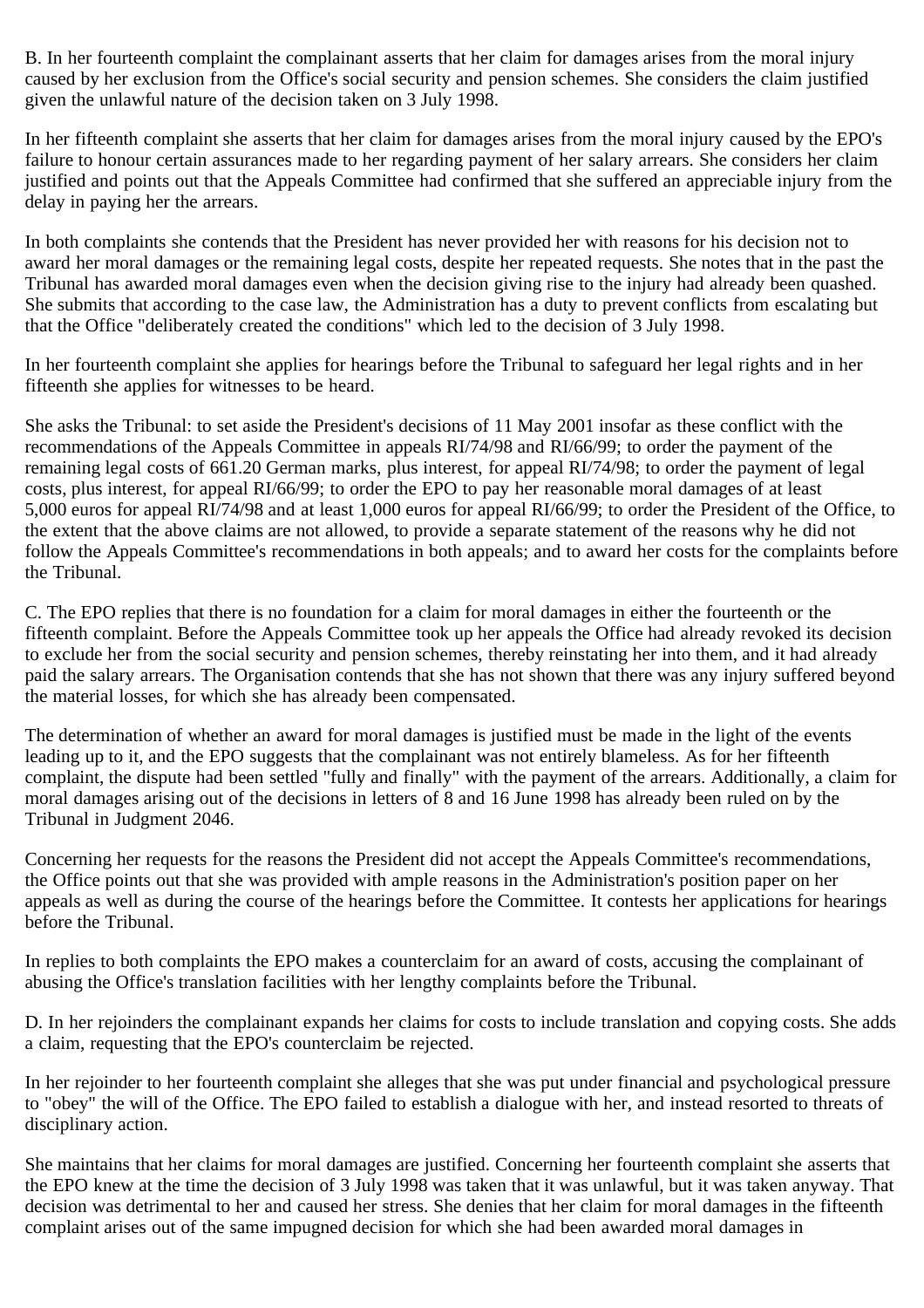Judgment 2046. She had made it clear in appeal RI/66/99 that she was appealing against the failure to honour the assurances made to her that if she fulfilled certain conditions her salary payment would be resumed, whereas the appeal leading to Judgment 2046 was based on the unlawfulness of the Office's decisions.

The EPO is now asking the Tribunal to order that she pay for translations for which, she contends, she had been given confirmation that they would be done free of charge. If the Office's translation facilities cannot be used for the purposes of complaints before the Tribunal, then employees whose mother tongue is neither English nor French run a risk of higher costs which other employees will not have to bear. She denies that there has been an abuse of any kind in her use of the translation facilities and in fact she has tried to keep her submissions as short as possible.

E. In its surrejoinder on the fourteenth complaint the Organisation denies that it was unwilling to communicate with the complainant and settle their disputes, and it accuses the complainant of the same. It maintains its position on both complaints that nothing put forward by the complainant warrants an award for moral damages. It reiterates that its counterclaim for an award of costs is justified.

## CONSIDERATIONS

1. In 1998 the Organisation suspended the complainant's membership of the Office's social security and pension schemes. As a result, it ceased making the employer's contribution thereto. That decision was subsequently recognised as unlawful and was revoked by the EPO. The complainant then claimed costs and damages. In her fourteenth complaint, she challenges a final decision in which the President agreed to reimburse some of her legal costs but rejected her claim to damages.

2. In her fifteenth complaint, the complainant challenges a final decision of the President, refusing her moral damages and costs arising out of her appeal filed against the suspension of the complainant's salary for a time because she was refusing to be examined by a particular doctor in the course of ongoing invalidity proceedings.

3. The two complaints raise identical issues and the Tribunal accordingly orders them joined.

4. The issues are also identical to those raised and definitively dealt with by the Tribunal in Judgment 2046. All three disputes have at their origin a disagreement between the complainant and the EPO regarding the appointment of the third member of the Invalidity Committee which was looking into the question of the complainant's disability. That issue was resolved, partly in favour of the complainant but on a view of the law which differed from her own. In the course of its judgment, the Tribunal, having been informed by the parties of events subsequent to the disagreement, dealt with the entire dispute which the following considerations make clear:

"8. No doubt the complainant's case was mishandled by the EPO. Its decisions to declare her absence as 'unauthorised', to withhold her salary and to demand payment of contributions to the social security schemes, were declared unlawful by the EPO itself and it took the necessary measures to remedy the situation. Accordingly, the complainant did get her retroactive salary, was reinstituted into the social security schemes, and got her legal costs. Her complaint relates exclusively to the fact that she was not awarded damages.

9. However, the complainant was not entirely blameless. Once it was clear that there was a stalemate in the process for appointing the third member of the Invalidity Committee it was obvious that some solution had to be found. The Service Regulations were, at the material time, silent on the subject (a defect which has since been remedied) but virtually all codes of arbitration, both legislative and private, contain a procedure for having a court or other impartial third party appoint a third arbitrator in the case of deadlock. Once it had become clear that no third member could be appointed in the case at bar, it was entirely reasonable for the EPO to proceed by analogy to such codes. Both parties have now correctly retreated from their initial extreme positions.

As regards the complainant's claim for not less than 2,000 German marks, the Tribunal considers that she is entitled to 1,000 marks in moral damages for the unlawful actions of the EPO. She is also entitled to an award of costs which is set at 500 euros."

5. The award made by the Tribunal in that case was intended to, and did, take account of the complainant's entire claim arising out of the EPO's "unlawful actions" in withholding her salary for a time and suspending her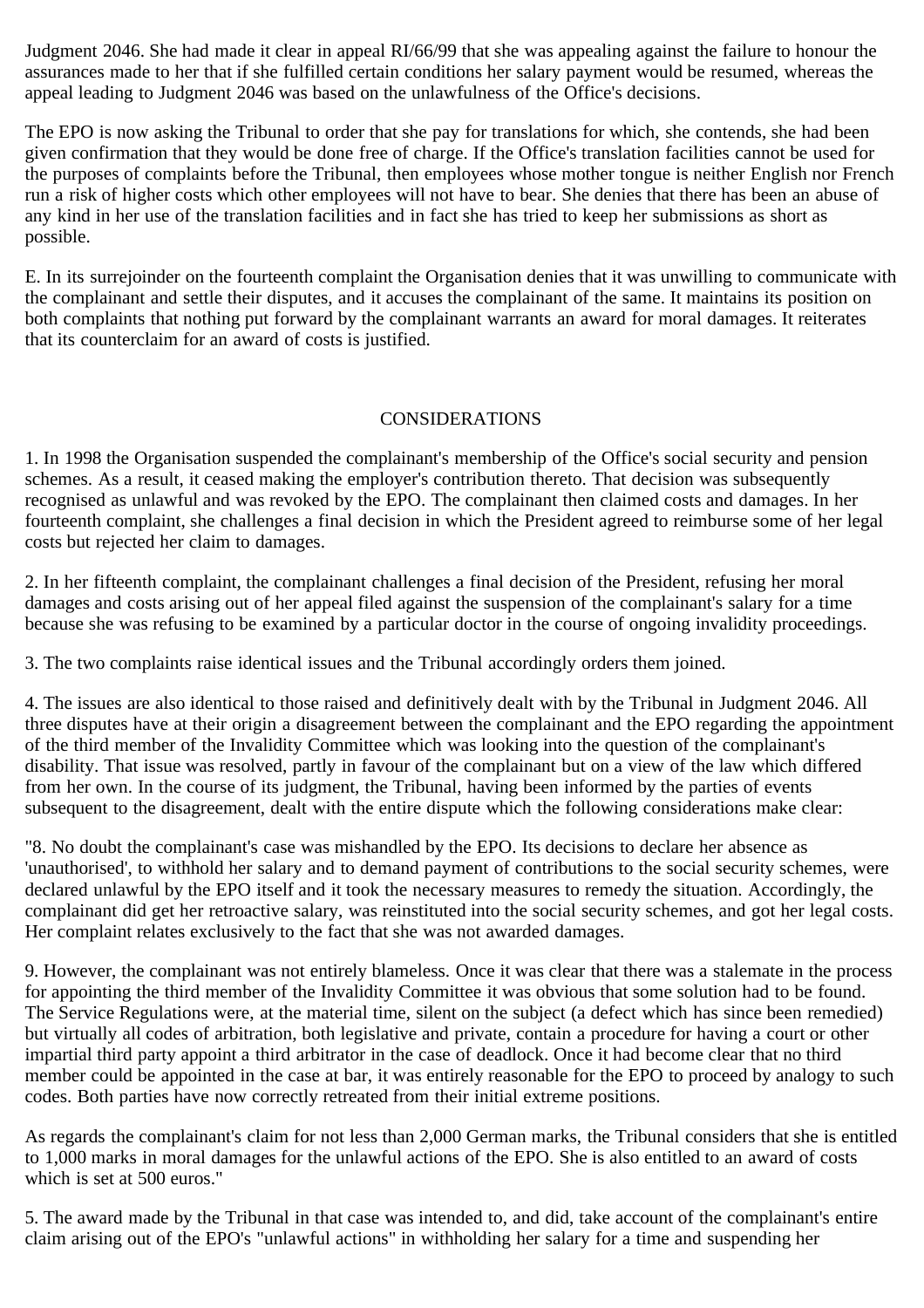membership in the social security and pension schemes.

6. That decision was released on 12 July 2001, prior to the filing of the present complaints. Even if the complainant's claims had some merit while they were in the internal appeal stage (and even at that stage they were obviously duplicitous), their continuation before the Tribunal following receipt of Judgment 2046 was vexatious. It is fortunately rare to see such a flagrant example of abuse of the Tribunal's process. The Tribunal has previously admonished this complainant (see Judgment 1847) for her overeagerness to engage in litigation and "time-wasting disputation". The time has come for more serious measures.

7. The EPO has asked for costs. It states, not unreasonably, that the complainant's numerous internal appeals, many of which are still pending, have the effect of paralysing both its legal and translation services. In Judgment 1884 the Tribunal commented as follows:

"8. The Tribunal has never heretofore imposed a costs penalty upon a complainant. However, it asserts unequivocally that it possesses the inherent power to do so as part of the necessary power to control its own process. Clearly, such power must be exercised with the greatest care and only in the most exceptional situations since it is essential that the Tribunal should be open and accessible to international civil servants without the dissuasive and chilling effect of possible adverse awards of costs. That said, however, there is another side to the coin: frivolous, vexatious and repeated complaints to the Tribunal absorb the latter's resources and impede its ability to deal expeditiously and fully with the many meritorious complaints which come before it. They are also, of course, costly and time-wasting for the defendant organisation.

9. In the present case the Organisation has not asked for an award of costs but has simply sought a declaration that the complaint is an abuse of process. The Tribunal makes such a declaration and further declares that in future it will award costs against complainants in appropriate cases if they are sought."

8. The time foreseen in the latter passage has now come. The complainant had thirteen complaints pending before the Tribunal at the opening of its present session and at least ten appeals before the EPO's Appeals Committee. The Tribunal will not, of course, impose costs penalties in every case in which a persistent litigant such as the complainant loses, for some disputes will no doubt be at least arguable. But where, as in the present case, a complainant has actually had success before the Tribunal (as the complainant did in Judgment 2046) and nonetheless refuses to accept the limitations which such success imposes, that complainant may expect to have cost consequences. Because this is the first time the Tribunal has had to act against the present complainant, the costs awarded to the Organisation will be relatively nominal, but that will not necessarily be the case in the future. The Tribunal will order the complainant to pay the EPO the sum of 100 euros in costs. The EPO may recover the award by withholding it from any amounts due to the complainant now or in the future.

## DECISION

For the above reasons,

- 1. The complaints are dismissed as an abuse of process.
- 2. The complainant shall pay the EPO the sum of 100 euros in costs.

In witness of this judgment, adopted on 7 November 2002, Mr Michel Gentot, President of the Tribunal, Mr James K. Hugessen, Vice-President, and Mrs Flerida Ruth P. Romero, Judge, sign below, as do I, Catherine Comtet, Registrar.

Delivered in public in Geneva on 3 February 2003.

Michel Gentot

James K. Hugessen